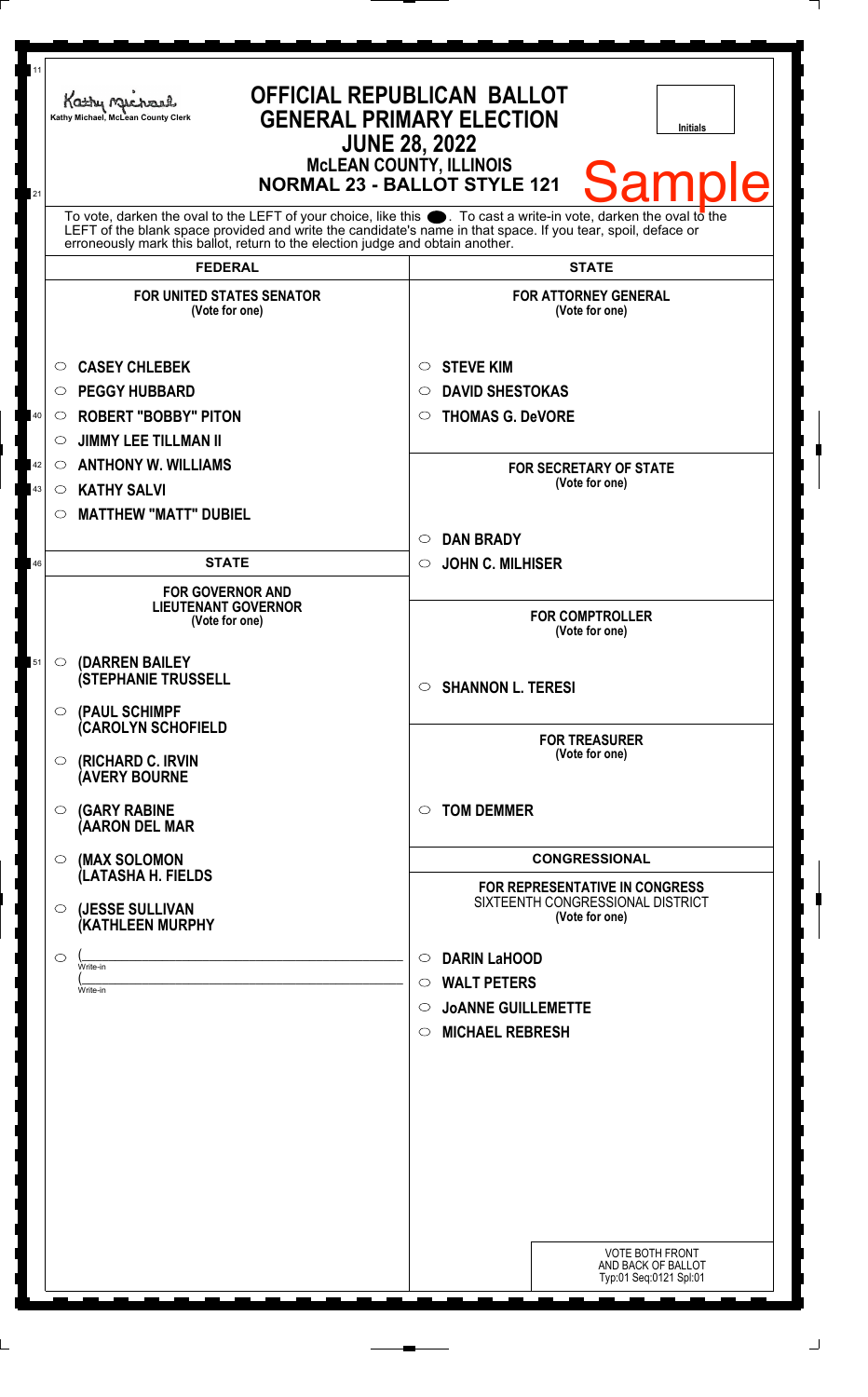| <b>OFFICIAL REPUBLICAN BALLOT - GENERAL PRIMARY ELECTION - JUNE 28, 2022</b>                                   |                                                                                                                                     |
|----------------------------------------------------------------------------------------------------------------|-------------------------------------------------------------------------------------------------------------------------------------|
| <b>LEGISLATIVE</b>                                                                                             | <b>JUDICIAL</b>                                                                                                                     |
| <b>FOR STATE SENATOR</b><br>FORTY-SIXTH LEGISLATIVE DISTRICT<br>(Vote for one)                                 | FOR JUDGE OF THE CIRCUIT COURT<br>ELEVENTH JUDICIAL CIRCUIT<br>(To fill the vacancy of the Hon. Scott Drazewski)<br>(Vote for one)  |
| <b>DESI ANDERSON</b><br>$\circ$                                                                                | <b>CARLA BARNES</b><br>$\circ$                                                                                                      |
| <b>REPRESENTATIVE</b>                                                                                          |                                                                                                                                     |
| <b>FOR REPRESENTATIVE</b><br>IN THE GENERAL ASSEMBLY<br>NINETY-FIRST REPRESENTATIVE DISTRICT<br>(Vote for one) | FOR JUDGE OF THE CIRCUIT COURT<br>ELEVENTH JUDICIAL CIRCUIT<br>(To fill the vacancy of the Hon. Paul G. Lawrence)<br>(Vote for one) |
| <b>SCOTT PRESTON</b><br>$\circ$                                                                                | <b>DON KNAPP</b><br>$\circ$                                                                                                         |
| <b>JAMES S. FISHER</b><br>$\circ$                                                                              | <b>AMY McFARLAND</b><br>$\circ$                                                                                                     |
|                                                                                                                |                                                                                                                                     |
| <b>COUNTY</b>                                                                                                  | <b>PRECINCT</b>                                                                                                                     |
| <b>FOR COUNTY CLERK</b><br>(Vote for one)                                                                      | FOR PRECINCT COMMITTEEPERSON<br>NORMAL 23<br>(Vote for one)                                                                         |
| <b>KATHY MICHAEL</b><br>$\circ$                                                                                | <b>NO CANDIDATE</b>                                                                                                                 |
| <b>FOR COUNTY TREASURER</b><br>(Vote for one)                                                                  |                                                                                                                                     |
| $\circ$<br><b>REBECCA C. McNEIL</b>                                                                            |                                                                                                                                     |
| <b>FOR COUNTY SHERIFF</b><br>(Vote for one)                                                                    |                                                                                                                                     |
| <b>MATT LANE</b><br>$\circ$                                                                                    |                                                                                                                                     |
| <b>REGIONAL OFFICE</b><br>OF EDUCATION                                                                         |                                                                                                                                     |
| FOR REGIONAL SUPERINTENDENT OF SCHOOLS<br>(DeWITT, LIVINGSTON, LOGAN AND McLEAN COUNTIES)<br>(Vote for one)    |                                                                                                                                     |
| <b>MARK E. JONTRY</b><br>$\circ$                                                                               |                                                                                                                                     |
| <b>COUNTY BOARD</b>                                                                                            |                                                                                                                                     |
| <b>FOR COUNTY BOARD MEMBER</b><br><b>COUNTY BOARD DISTRICT 4</b><br>(Vote for not more than two)               |                                                                                                                                     |
| <b>JERRY KLINKNER</b><br>$\circ$                                                                               |                                                                                                                                     |
| <b>STEVE HARSH</b><br>$\circ$                                                                                  |                                                                                                                                     |
|                                                                                                                |                                                                                                                                     |
|                                                                                                                | YOU HAVE NOW<br><b>COMPLETED VOTING</b>                                                                                             |
|                                                                                                                | <b>VOTE BOTH FRONT</b><br>AND BACK OF BALLOT<br>Typ:01 Seq:0121 Spl:01                                                              |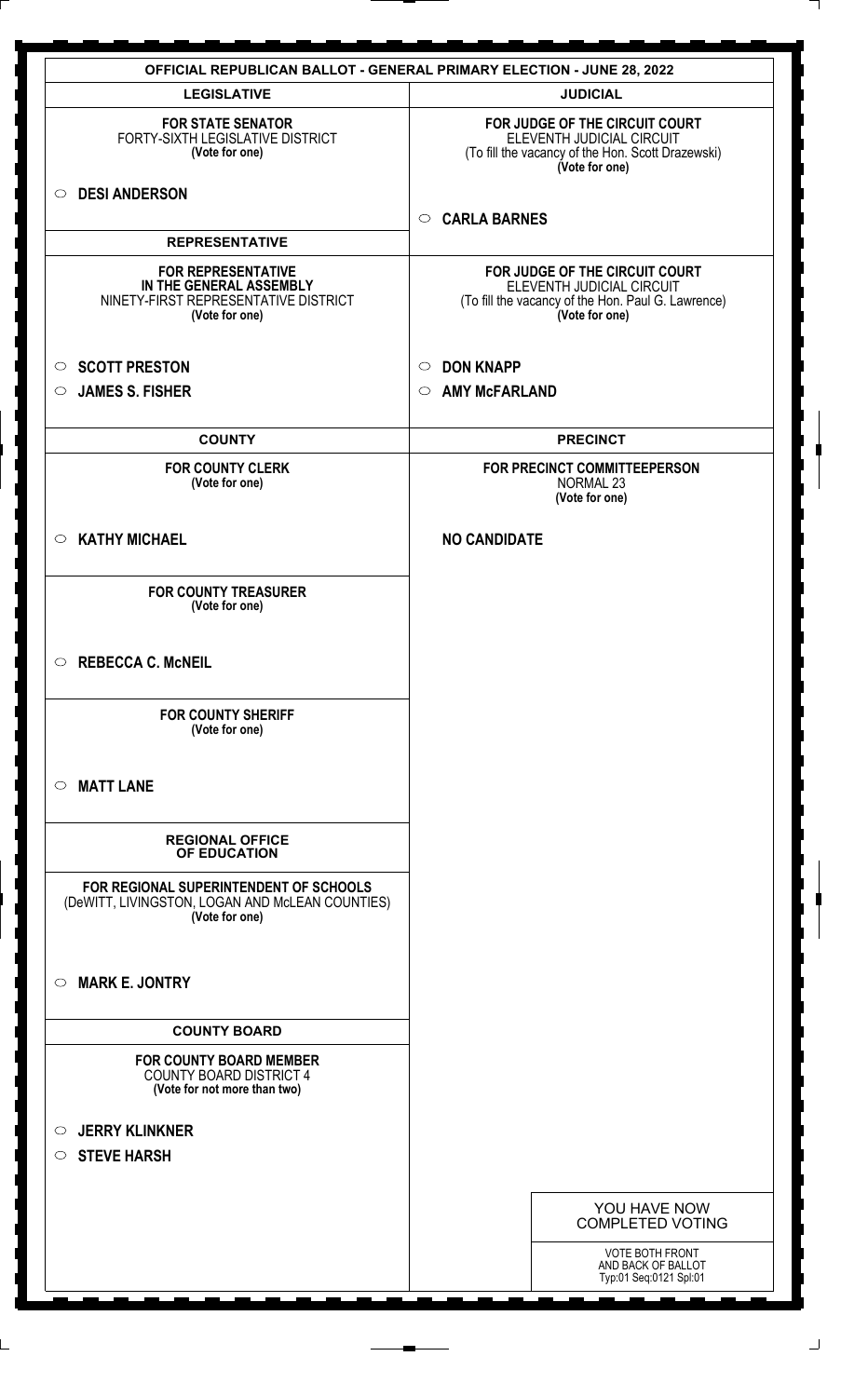| 11             | Kathy My<br>Kathy Michael, McLean County Clerk                                                                                                                                                                                                                                                                               | <b>OFFICIAL REPUBLICAN BALLOT</b><br><b>GENERAL PRIMARY ELECTION</b><br><b>Initials</b><br><b>JUNE 28, 2022</b><br><b>McLEAN COUNTY, ILLINOIS</b>                      |
|----------------|------------------------------------------------------------------------------------------------------------------------------------------------------------------------------------------------------------------------------------------------------------------------------------------------------------------------------|------------------------------------------------------------------------------------------------------------------------------------------------------------------------|
| 21             | To vote, darken the oval to the LEFT of your choice, like this $\bullet$ . To cast a write-in vote, darken the oval to the<br>LEFT of the blank space provided and write the candidate's name in that space. If you tear, spoil, deface or<br>erroneously mark this ballot, return to the election judge and obtain another. | <b>Sample</b><br><b>NORMAL 23 - BALLOT STYLE 122</b>                                                                                                                   |
|                | <b>FEDERAL</b>                                                                                                                                                                                                                                                                                                               | <b>STATE</b>                                                                                                                                                           |
|                | <b>FOR UNITED STATES SENATOR</b><br>(Vote for one)                                                                                                                                                                                                                                                                           | <b>FOR ATTORNEY GENERAL</b><br>(Vote for one)                                                                                                                          |
| 40<br>42<br>43 | <b>CASEY CHLEBEK</b><br>O<br><b>PEGGY HUBBARD</b><br>$\circ$<br><b>ROBERT "BOBBY" PITON</b><br>$\circ$<br><b>JIMMY LEE TILLMAN II</b><br>$\circlearrowright$<br><b>ANTHONY W. WILLIAMS</b><br>$\circ$<br><b>KATHY SALVI</b><br>$\circ$<br><b>MATTHEW "MATT" DUBIEL</b><br>$\circ$                                            | <b>STEVE KIM</b><br>O<br><b>DAVID SHESTOKAS</b><br>◯<br><b>THOMAS G. DeVORE</b><br>O<br><b>FOR SECRETARY OF STATE</b><br>(Vote for one)                                |
|                |                                                                                                                                                                                                                                                                                                                              | <b>DAN BRADY</b><br>$\circ$                                                                                                                                            |
| 46             | <b>STATE</b>                                                                                                                                                                                                                                                                                                                 | <b>JOHN C. MILHISER</b><br>$\circ$                                                                                                                                     |
|                | <b>FOR GOVERNOR AND</b><br><b>LIEUTENANT GOVERNOR</b><br>(Vote for one)                                                                                                                                                                                                                                                      | <b>FOR COMPTROLLER</b><br>(Vote for one)                                                                                                                               |
| 52             | $\circ$ (DARREN BAILEY<br><b>(STEPHANIE TRUSSELL</b><br>$\circ$ (PAUL SCHIMPF                                                                                                                                                                                                                                                | <b>SHANNON L. TERESI</b><br>$\circ$                                                                                                                                    |
|                | <b>(CAROLYN SCHOFIELD</b><br>$\circ$ (RICHARD C. IRVIN<br><b>(AVERY BOURNE</b>                                                                                                                                                                                                                                               | <b>FOR TREASURER</b><br>(Vote for one)                                                                                                                                 |
|                | $\circ$ (GARY RABINE<br>(AARON DEL MAR                                                                                                                                                                                                                                                                                       | <b>TOM DEMMER</b><br>◯                                                                                                                                                 |
|                | (MAX SOLOMON<br>$\circ$                                                                                                                                                                                                                                                                                                      | <b>CONGRESSIONAL</b>                                                                                                                                                   |
|                | (LATASHA H. FIELDS<br>(JESSE SULLIVAN<br>$\circ$<br>(KATHLEEN MURPHY                                                                                                                                                                                                                                                         | <b>FOR REPRESENTATIVE IN CONGRESS</b><br>SIXTEENTH CONGRESSIONAL DISTRICT<br>(Vote for one)                                                                            |
|                | $\circ$<br>Write-in<br>Write-in                                                                                                                                                                                                                                                                                              | <b>DARIN LaHOOD</b><br>$\circ$<br><b>WALT PETERS</b><br>$\circ$<br><b>JOANNE GUILLEMETTE</b><br>$\circ$<br><b>MICHAEL REBRESH</b><br>$\circ$<br><b>VOTE BOTH FRONT</b> |
|                |                                                                                                                                                                                                                                                                                                                              | AND BACK OF BALLOT<br>Typ:01 Seq:0122 Spl:01                                                                                                                           |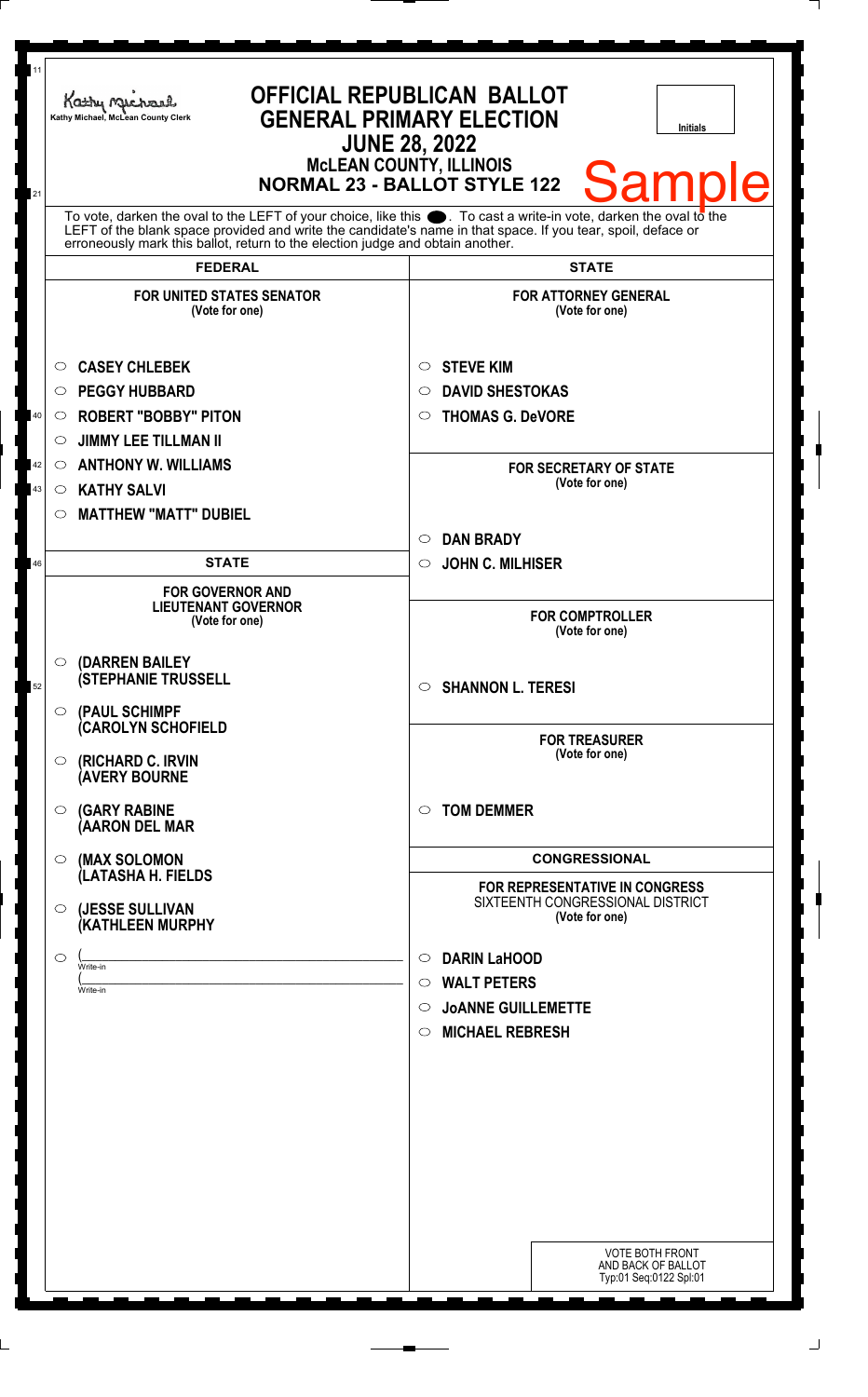| <b>OFFICIAL REPUBLICAN BALLOT - GENERAL PRIMARY ELECTION - JUNE 28, 2022</b>                                   |                                                                                                                                     |
|----------------------------------------------------------------------------------------------------------------|-------------------------------------------------------------------------------------------------------------------------------------|
| <b>LEGISLATIVE</b>                                                                                             | <b>JUDICIAL</b>                                                                                                                     |
| <b>FOR STATE SENATOR</b><br>FORTY-SIXTH LEGISLATIVE DISTRICT<br>(Vote for one)                                 | FOR JUDGE OF THE CIRCUIT COURT<br>ELEVENTH JUDICIAL CIRCUIT<br>(To fill the vacancy of the Hon. Scott Drazewski)<br>(Vote for one)  |
| ○ DESI ANDERSON                                                                                                | <b>CARLA BARNES</b><br>$\circ$                                                                                                      |
| <b>REPRESENTATIVE</b>                                                                                          |                                                                                                                                     |
| <b>FOR REPRESENTATIVE</b><br>IN THE GENERAL ASSEMBLY<br>NINETY-FIRST REPRESENTATIVE DISTRICT<br>(Vote for one) | FOR JUDGE OF THE CIRCUIT COURT<br>ELEVENTH JUDICIAL CIRCUIT<br>(To fill the vacancy of the Hon. Paul G. Lawrence)<br>(Vote for one) |
| <b>SCOTT PRESTON</b><br>$\circ$                                                                                | <b>DON KNAPP</b><br>$\circ$                                                                                                         |
| <b>JAMES S. FISHER</b><br>$\circ$                                                                              | <b>AMY McFARLAND</b><br>$\circ$                                                                                                     |
|                                                                                                                |                                                                                                                                     |
| <b>COUNTY</b>                                                                                                  | <b>PRECINCT</b>                                                                                                                     |
| <b>FOR COUNTY CLERK</b><br>(Vote for one)                                                                      | FOR PRECINCT COMMITTEEPERSON<br><b>NORMAL 23</b><br>(Vote for one)                                                                  |
| <b>KATHY MICHAEL</b><br>$\circ$                                                                                | <b>NO CANDIDATE</b>                                                                                                                 |
| <b>FOR COUNTY TREASURER</b><br>(Vote for one)                                                                  |                                                                                                                                     |
| $\circ$ REBECCA C. McNEIL                                                                                      |                                                                                                                                     |
| <b>FOR COUNTY SHERIFF</b><br>(Vote for one)                                                                    |                                                                                                                                     |
| <b>MATT LANE</b><br>$\circ$                                                                                    |                                                                                                                                     |
| <b>REGIONAL OFFICE</b><br>OF EDUCATION                                                                         |                                                                                                                                     |
| FOR REGIONAL SUPERINTENDENT OF SCHOOLS<br>(DeWITT, LIVINGSTON, LOGAN AND McLEAN COUNTIES)<br>(Vote for one)    |                                                                                                                                     |
| <b>MARK E. JONTRY</b><br>$\circ$                                                                               |                                                                                                                                     |
| <b>COUNTY BOARD</b>                                                                                            |                                                                                                                                     |
| <b>FOR COUNTY BOARD MEMBER</b><br>COUNTY BOARD DISTRICT 1<br>(Vote for not more than two)                      |                                                                                                                                     |
| <b>ADAM REEVES</b><br>$\circ$                                                                                  |                                                                                                                                     |
| $\circ$                                                                                                        |                                                                                                                                     |
| Write-in                                                                                                       |                                                                                                                                     |
|                                                                                                                | YOU HAVE NOW<br><b>COMPLETED VOTING</b>                                                                                             |
|                                                                                                                | <b>VOTE BOTH FRONT</b><br>AND BACK OF BALLOT<br>Typ:01 Seq:0122 Spl:01                                                              |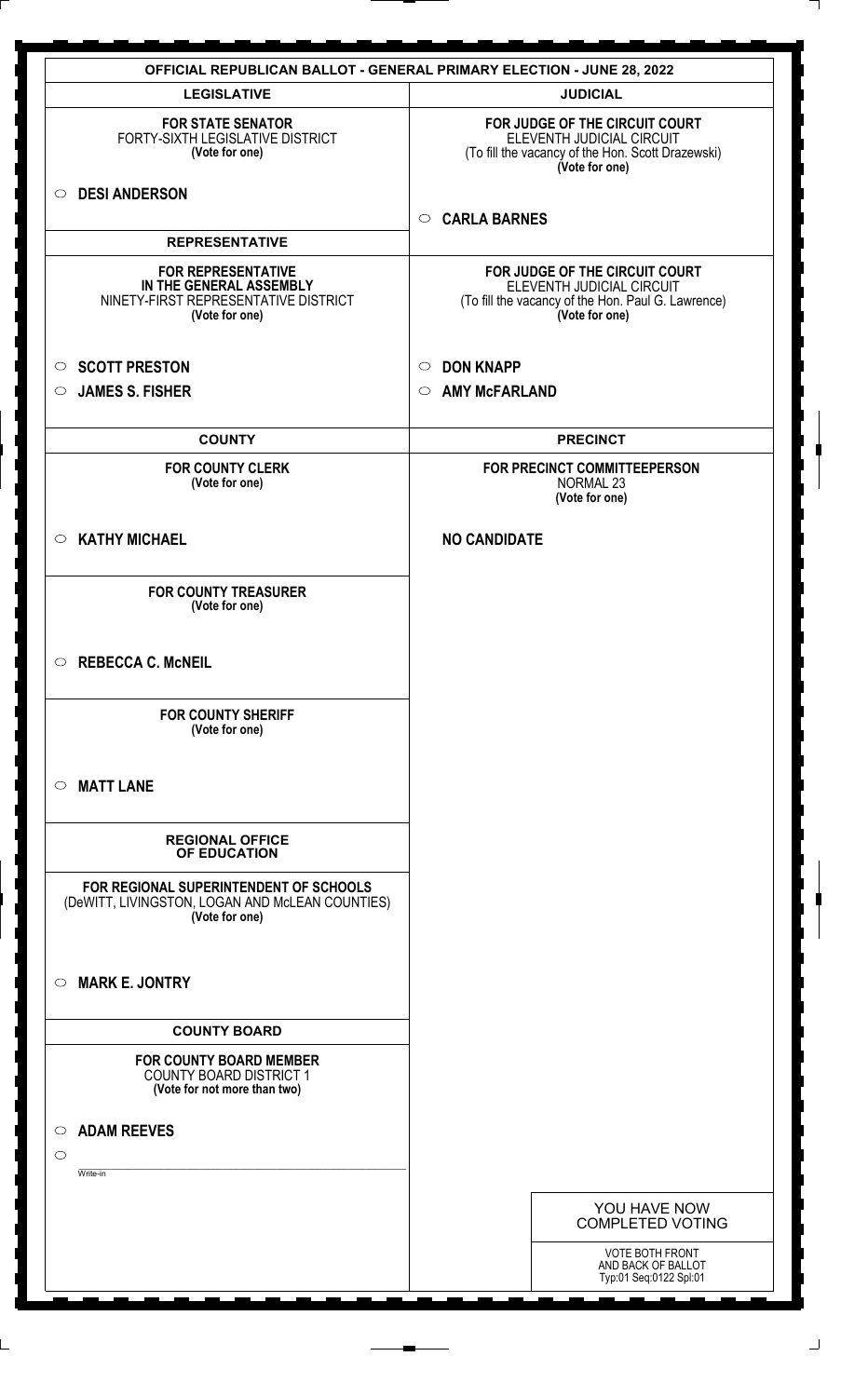| 11<br>21 | Kathy Michael<br>Kathy Michael, McLean County Clerk                                                                                                                                                                                                                                                                       | <b>OFFICIAL REPUBLICAN BALLOT</b><br><b>GENERAL PRIMARY ELECTION</b><br><b>Initials</b><br><b>JUNE 28, 2022</b><br><b>MCLEAN COUNTY, ILLINOIS</b><br><b>Sample</b><br><b>NORMAL 23 - BALLOT STYLE 123</b> |
|----------|---------------------------------------------------------------------------------------------------------------------------------------------------------------------------------------------------------------------------------------------------------------------------------------------------------------------------|-----------------------------------------------------------------------------------------------------------------------------------------------------------------------------------------------------------|
|          | To vote, darken the oval to the LEFT of your choice, like this $\bullet$ . To cast a write-in vote, darken the oval to the<br>LEFT of the blank space provided and write the candidate's name in that space. If you tear, spoil, deface or erroneously mark this ballot, return to the election judge and obtain another. |                                                                                                                                                                                                           |
|          | <b>FEDERAL</b>                                                                                                                                                                                                                                                                                                            | <b>STATE</b>                                                                                                                                                                                              |
|          | <b>FOR UNITED STATES SENATOR</b><br>(Vote for one)                                                                                                                                                                                                                                                                        | <b>FOR ATTORNEY GENERAL</b><br>(Vote for one)                                                                                                                                                             |
|          | <b>CASEY CHLEBEK</b><br>O                                                                                                                                                                                                                                                                                                 | <b>STEVE KIM</b><br>O                                                                                                                                                                                     |
|          | <b>PEGGY HUBBARD</b><br>$\circ$                                                                                                                                                                                                                                                                                           | <b>DAVID SHESTOKAS</b><br>O                                                                                                                                                                               |
| 40       | <b>ROBERT "BOBBY" PITON</b><br>$\circ$                                                                                                                                                                                                                                                                                    | <b>THOMAS G. DeVORE</b><br>$\circ$                                                                                                                                                                        |
|          | <b>JIMMY LEE TILLMAN II</b><br>$\circ$                                                                                                                                                                                                                                                                                    |                                                                                                                                                                                                           |
| 42       | <b>ANTHONY W. WILLIAMS</b><br>$\circ$                                                                                                                                                                                                                                                                                     | <b>FOR SECRETARY OF STATE</b>                                                                                                                                                                             |
| 43       | <b>KATHY SALVI</b><br>$\circ$                                                                                                                                                                                                                                                                                             | (Vote for one)                                                                                                                                                                                            |
|          | <b>MATTHEW "MATT" DUBIEL</b><br>O                                                                                                                                                                                                                                                                                         |                                                                                                                                                                                                           |
|          |                                                                                                                                                                                                                                                                                                                           | <b>DAN BRADY</b><br>$\circ$                                                                                                                                                                               |
| 46       | <b>STATE</b>                                                                                                                                                                                                                                                                                                              | <b>JOHN C. MILHISER</b><br>$\circ$                                                                                                                                                                        |
|          | <b>FOR GOVERNOR AND</b>                                                                                                                                                                                                                                                                                                   |                                                                                                                                                                                                           |
|          | <b>LIEUTENANT GOVERNOR</b><br>(Vote for one)                                                                                                                                                                                                                                                                              | <b>FOR COMPTROLLER</b><br>(Vote for one)                                                                                                                                                                  |
| 53       | $\circ$ (DARREN BAILEY<br><b>(STEPHANIE TRUSSELL</b><br>(PAUL SCHIMPF<br>$\circ$                                                                                                                                                                                                                                          | <b>SHANNON L. TERESI</b><br>$\circ$                                                                                                                                                                       |
|          | (CAROLYN SCHOFIELD<br><b>(RICHARD C. IRVIN</b><br>$\circ$<br><b>(AVERY BOURNE</b>                                                                                                                                                                                                                                         | <b>FOR TREASURER</b><br>(Vote for one)                                                                                                                                                                    |
|          | <b>(GARY RABINE</b><br>$\circ$<br>(AARON DEL MAR                                                                                                                                                                                                                                                                          | <b>TOM DEMMER</b><br>◯                                                                                                                                                                                    |
|          | (MAX SOLOMON<br>$\bigcirc$<br>(LATASHA H. FIELDS                                                                                                                                                                                                                                                                          | <b>CONGRESSIONAL</b><br>FOR REPRESENTATIVE IN CONGRESS                                                                                                                                                    |
|          | (JESSE SULLIVAN<br>$\circ$<br>(KATHLEEN MURPHY                                                                                                                                                                                                                                                                            | SIXTEENTH CONGRESSIONAL DISTRICT<br>(Vote for one)                                                                                                                                                        |
|          | O                                                                                                                                                                                                                                                                                                                         | <b>DARIN LaHOOD</b><br>$\circ$                                                                                                                                                                            |
|          | Write-in                                                                                                                                                                                                                                                                                                                  | <b>WALT PETERS</b><br>$\circ$                                                                                                                                                                             |
|          | Write-in                                                                                                                                                                                                                                                                                                                  | <b>JOANNE GUILLEMETTE</b><br>$\circ$                                                                                                                                                                      |
|          |                                                                                                                                                                                                                                                                                                                           | <b>MICHAEL REBRESH</b><br>$\circ$                                                                                                                                                                         |
|          |                                                                                                                                                                                                                                                                                                                           |                                                                                                                                                                                                           |
|          |                                                                                                                                                                                                                                                                                                                           |                                                                                                                                                                                                           |
|          |                                                                                                                                                                                                                                                                                                                           |                                                                                                                                                                                                           |
|          |                                                                                                                                                                                                                                                                                                                           |                                                                                                                                                                                                           |
|          |                                                                                                                                                                                                                                                                                                                           |                                                                                                                                                                                                           |
|          |                                                                                                                                                                                                                                                                                                                           |                                                                                                                                                                                                           |
|          |                                                                                                                                                                                                                                                                                                                           |                                                                                                                                                                                                           |
|          |                                                                                                                                                                                                                                                                                                                           |                                                                                                                                                                                                           |
|          |                                                                                                                                                                                                                                                                                                                           | <b>VOTE BOTH FRONT</b><br>AND BACK OF BALLOT<br>Typ:01 Seq:0123 Spl:01                                                                                                                                    |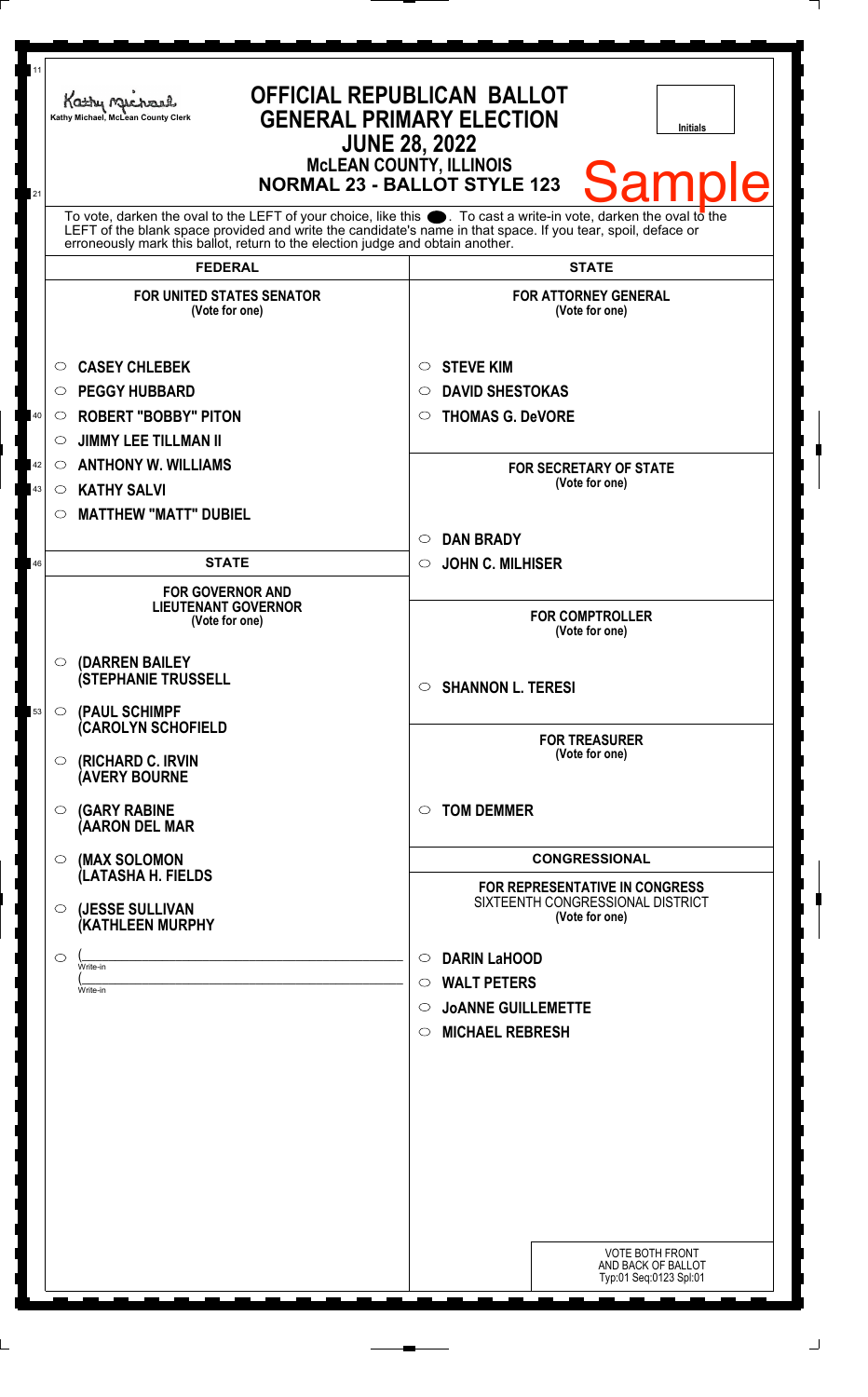| <b>OFFICIAL REPUBLICAN BALLOT - GENERAL PRIMARY ELECTION - JUNE 28, 2022</b>                                   |                                                                                                                                     |  |
|----------------------------------------------------------------------------------------------------------------|-------------------------------------------------------------------------------------------------------------------------------------|--|
| <b>LEGISLATIVE</b>                                                                                             | <b>JUDICIAL</b>                                                                                                                     |  |
| <b>FOR STATE SENATOR</b><br>FORTY-SIXTH LEGISLATIVE DISTRICT<br>(Vote for one)                                 | FOR JUDGE OF THE CIRCUIT COURT<br>ELEVENTH JUDICIAL CIRCUIT<br>(To fill the vacancy of the Hon. Scott Drazewski)<br>(Vote for one)  |  |
| <b>DESI ANDERSON</b><br>$\circ$                                                                                | <b>CARLA BARNES</b><br>$\circ$                                                                                                      |  |
| <b>REPRESENTATIVE</b>                                                                                          |                                                                                                                                     |  |
| <b>FOR REPRESENTATIVE</b><br>IN THE GENERAL ASSEMBLY<br>NINETY-FIRST REPRESENTATIVE DISTRICT<br>(Vote for one) | FOR JUDGE OF THE CIRCUIT COURT<br>ELEVENTH JUDICIAL CIRCUIT<br>(To fill the vacancy of the Hon. Paul G. Lawrence)<br>(Vote for one) |  |
| <b>SCOTT PRESTON</b><br>$\circ$                                                                                | <b>DON KNAPP</b><br>$\circ$                                                                                                         |  |
| <b>JAMES S. FISHER</b><br>$\circ$                                                                              | <b>AMY McFARLAND</b><br>$\circ$                                                                                                     |  |
|                                                                                                                |                                                                                                                                     |  |
| <b>COUNTY</b>                                                                                                  | <b>PRECINCT</b>                                                                                                                     |  |
| <b>FOR COUNTY CLERK</b><br>(Vote for one)                                                                      | FOR PRECINCT COMMITTEEPERSON<br><b>NORMAL 23</b><br>(Vote for one)                                                                  |  |
| <b>KATHY MICHAEL</b><br>$\circ$                                                                                | <b>NO CANDIDATE</b>                                                                                                                 |  |
| <b>FOR COUNTY TREASURER</b><br>(Vote for one)                                                                  |                                                                                                                                     |  |
| $\circ$<br><b>REBECCA C. McNEIL</b>                                                                            |                                                                                                                                     |  |
| <b>FOR COUNTY SHERIFF</b><br>(Vote for one)                                                                    |                                                                                                                                     |  |
| <b>MATT LANE</b><br>$\circ$                                                                                    |                                                                                                                                     |  |
| <b>REGIONAL OFFICE</b><br>OF EDUCATION                                                                         |                                                                                                                                     |  |
| FOR REGIONAL SUPERINTENDENT OF SCHOOLS<br>(DeWITT, LIVINGSTON, LOGAN AND McLEAN COUNTIES)<br>(Vote for one)    |                                                                                                                                     |  |
| <b>MARK E. JONTRY</b><br>$\circ$                                                                               |                                                                                                                                     |  |
| <b>COUNTY BOARD</b>                                                                                            |                                                                                                                                     |  |
| <b>FOR COUNTY BOARD MEMBER</b><br><b>COUNTY BOARD DISTRICT 3</b><br>(Vote for not more than two)               |                                                                                                                                     |  |
| <b>GEORGE O. WENDT</b><br>$\circ$<br><b>LYNDSAY BLOOMFIELD</b><br>$\circ$                                      |                                                                                                                                     |  |
|                                                                                                                | YOU HAVE NOW<br><b>COMPLETED VOTING</b>                                                                                             |  |
|                                                                                                                | <b>VOTE BOTH FRONT</b><br>AND BACK OF BALLOT<br>Typ:01 Seq:0123 Spl:01                                                              |  |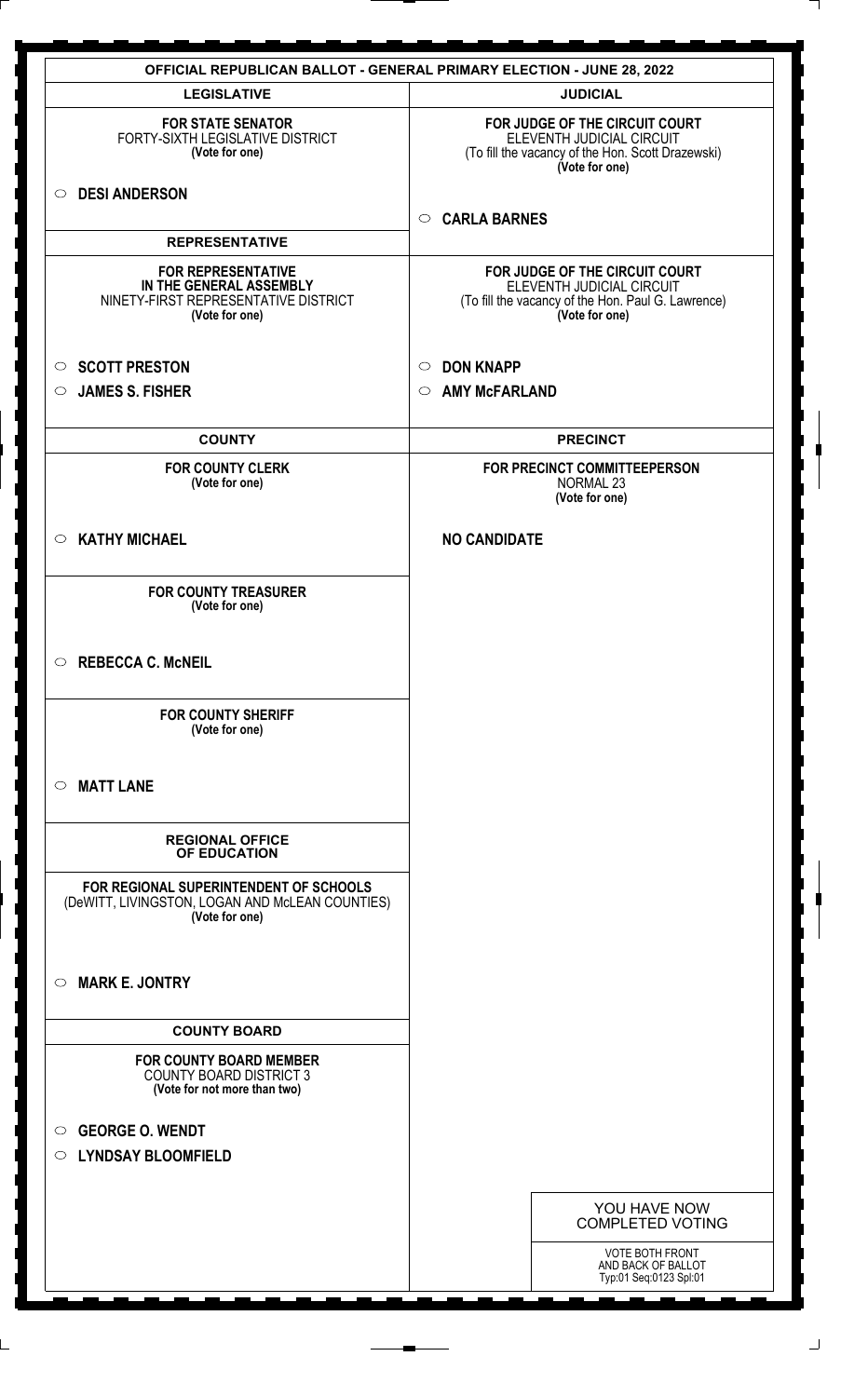| 11<br>21 | Kathy Michael<br>Kathy Michael, McLean County Clerk                                                                                                                                                                                                                                                                | <b>OFFICIAL REPUBLICAN BALLOT</b><br><b>GENERAL PRIMARY ELECTION</b><br><b>Initials</b><br><b>JUNE 28, 2022</b><br><b>McLEAN COUNTY, ILLINOIS</b><br><b>Sample</b><br><b>NORMAL 23 - BALLOT STYLE 124</b> |
|----------|--------------------------------------------------------------------------------------------------------------------------------------------------------------------------------------------------------------------------------------------------------------------------------------------------------------------|-----------------------------------------------------------------------------------------------------------------------------------------------------------------------------------------------------------|
|          | To vote, darken the oval to the LEFT of your choice, like this . To cast a write-in vote, darken the oval to the<br>LEFT of the blank space provided and write the candidate's name in that space. If you tear, spoil, deface or<br>erroneously mark this ballot, return to the election judge and obtain another. |                                                                                                                                                                                                           |
|          | <b>FEDERAL</b>                                                                                                                                                                                                                                                                                                     | <b>STATE</b>                                                                                                                                                                                              |
|          | <b>FOR UNITED STATES SENATOR</b><br>(Vote for one)                                                                                                                                                                                                                                                                 | <b>FOR ATTORNEY GENERAL</b><br>(Vote for one)                                                                                                                                                             |
| 40       | <b>CASEY CHLEBEK</b><br>$\circ$<br><b>PEGGY HUBBARD</b><br>$\circ$<br><b>ROBERT "BOBBY" PITON</b><br>$\circ$<br><b>JIMMY LEE TILLMAN II</b><br>$\circ$                                                                                                                                                             | <b>STEVE KIM</b><br>$\circ$<br><b>DAVID SHESTOKAS</b><br>◯<br><b>THOMAS G. DeVORE</b><br>O                                                                                                                |
| 42<br>43 | <b>ANTHONY W. WILLIAMS</b><br>$\circ$<br><b>KATHY SALVI</b><br>$\circ$<br><b>MATTHEW "MATT" DUBIEL</b><br>$\circ$                                                                                                                                                                                                  | <b>FOR SECRETARY OF STATE</b><br>(Vote for one)                                                                                                                                                           |
|          |                                                                                                                                                                                                                                                                                                                    | <b>DAN BRADY</b><br>$\circ$                                                                                                                                                                               |
| 46       | <b>STATE</b>                                                                                                                                                                                                                                                                                                       | <b>JOHN C. MILHISER</b><br>$\circ$                                                                                                                                                                        |
|          | <b>FOR GOVERNOR AND</b><br><b>LIEUTENANT GOVERNOR</b><br>(Vote for one)                                                                                                                                                                                                                                            | <b>FOR COMPTROLLER</b><br>(Vote for one)                                                                                                                                                                  |
|          | $\circ$ (DARREN BAILEY<br><b>(STEPHANIE TRUSSELL</b><br>$\circ$ (PAUL SCHIMPF                                                                                                                                                                                                                                      | <b>SHANNON L. TERESI</b><br>$\circ$                                                                                                                                                                       |
| 54       | <b>CAROLYN SCHOFIELD</b><br>$\circ$ (RICHARD C. IRVIN<br><b>AVERY BOURNE</b>                                                                                                                                                                                                                                       | <b>FOR TREASURER</b><br>(Vote for one)                                                                                                                                                                    |
|          | <b>(GARY RABINE</b><br>$\circ$<br>(AARON DEL MAR                                                                                                                                                                                                                                                                   | <b>TOM DEMMER</b><br>$\bigcirc$                                                                                                                                                                           |
|          | (MAX SOLOMON<br>$\circ$                                                                                                                                                                                                                                                                                            | <b>CONGRESSIONAL</b>                                                                                                                                                                                      |
|          | (LATASHA H. FIELDS<br>(JESSE SULLIVAN<br>$\circ$<br>(KATHLEEN MURPHY                                                                                                                                                                                                                                               | <b>FOR REPRESENTATIVE IN CONGRESS</b><br>SIXTEENTH CONGRESSIONAL DISTRICT<br>(Vote for one)                                                                                                               |
|          | $\circ$<br>Write-in<br>Write-in                                                                                                                                                                                                                                                                                    | <b>DARIN LaHOOD</b><br>$\circ$<br><b>WALT PETERS</b><br>$\circ$<br><b>JOANNE GUILLEMETTE</b><br>$\circ$<br><b>MICHAEL REBRESH</b><br>$\circ$                                                              |
|          |                                                                                                                                                                                                                                                                                                                    | <b>VOTE BOTH FRONT</b><br>AND BACK OF BALLOT<br>Typ:01 Seq:0124 Spl:01                                                                                                                                    |